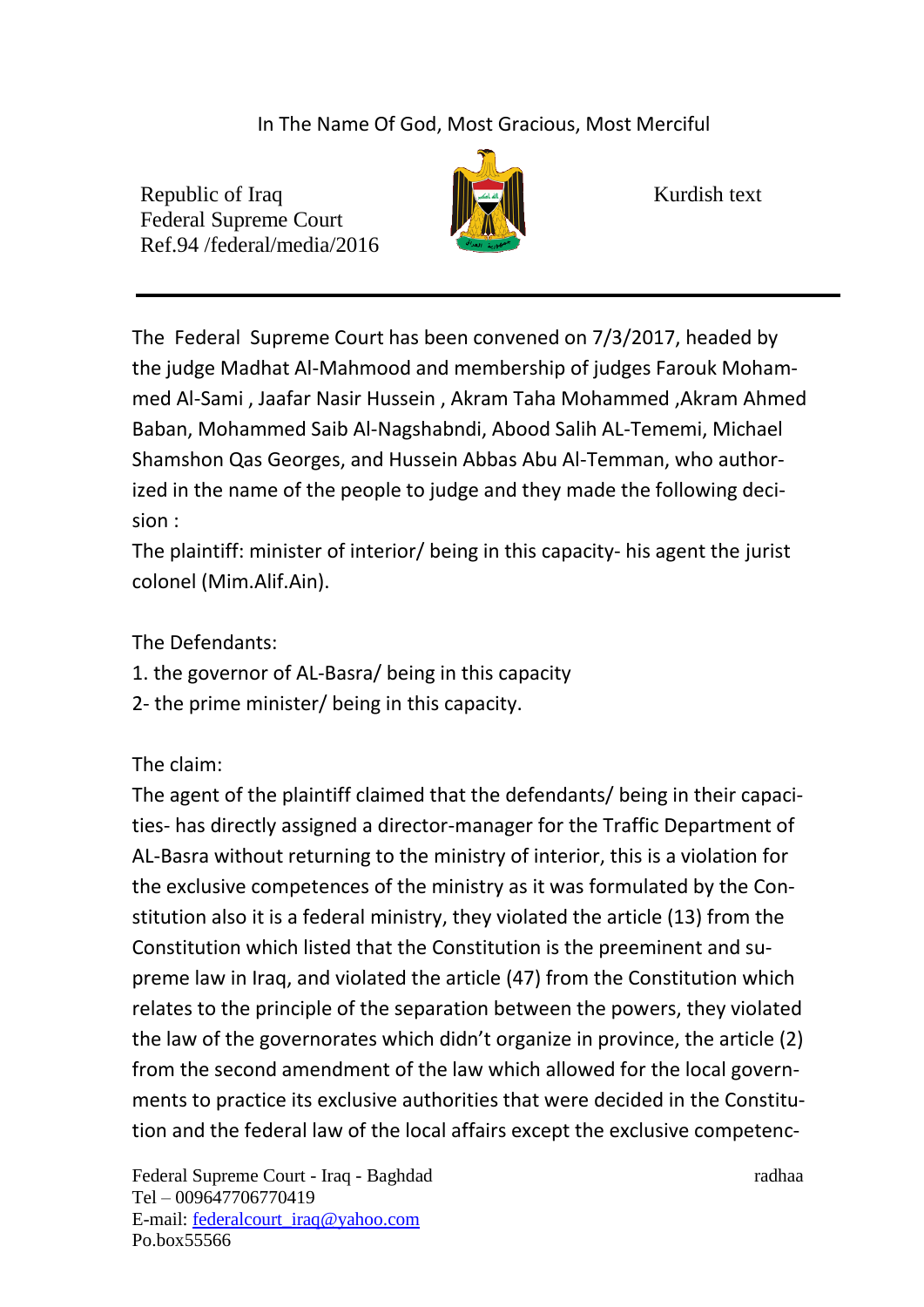es for the federal power that were stipulated in the article (110) from the constitution. For the above, the plaintiff requested from the Court to decide the unconstitutionality of the defendants' decision of the assignment a director-manager for AL-Basra. After the case had been registered according to the provisions of the article (1) the clause (3) from the bylaw of FSC, and the required procedures were completed according to the provisions of the clause  $(2^{nd})$  from the article  $(2)$  from the aforementioned system and selecting of a date for the argument, the court was convened so the two parties attended, the plaintiff/ being in this capacity- agent repeated his previous sayings and requests and requested from the court to decide according to the case petition. The agent of the first defendant the governor of AL-Basra/ being in this capacity- requested from the court to reject the case because her client didn't issue the challenged assignment order, he just sent a recommendation of the council of AL-Basra governorate to the ministry of interior in order to assign him and until now no assignment order is issued. The agent of the second defendant the head of AL-Basra governorate's council, I repeated what was listed in the answering draft and I support what was mentioned by the agent of the first defendant and he requested from the court to reject the case. After the court completed its scrutiny and reviewed all the sayings of the two parties and their pleas, the court found the case is able to be decided after the two parties repeated all their sayings and precious requests. Whereas nothing left to say the end of the argument had been understood and the following decision was understood publicly:

## The Decision:

During the scrutiny and deliberation by the FSC, the court found that the plaintiff the minister of interior/being in this capacity- has listed in his case petition that the defendants the governor of AL-Basra and the head of A-Basra governorate's council/ being in their capacities- has directly assigned a director-manager for the Traffic Department of AL-Basra without returning to the ministry of interior, this is a violation for the exclusive competences of the ministry of interior and this decision was issued contrary to the article (13, 47, 110) from the Constitution of the Republic of Iraq for 2005, and requests from the FSC to decide the unconstitutionality of this decision. The

Federal Supreme Court - Iraq - Baghdad radhaa radhaa Tel – 009647706770419 E-mail: [federalcourt\\_iraq@yahoo.com](mailto:federalcourt_iraq@yahoo.com) Po.box55566